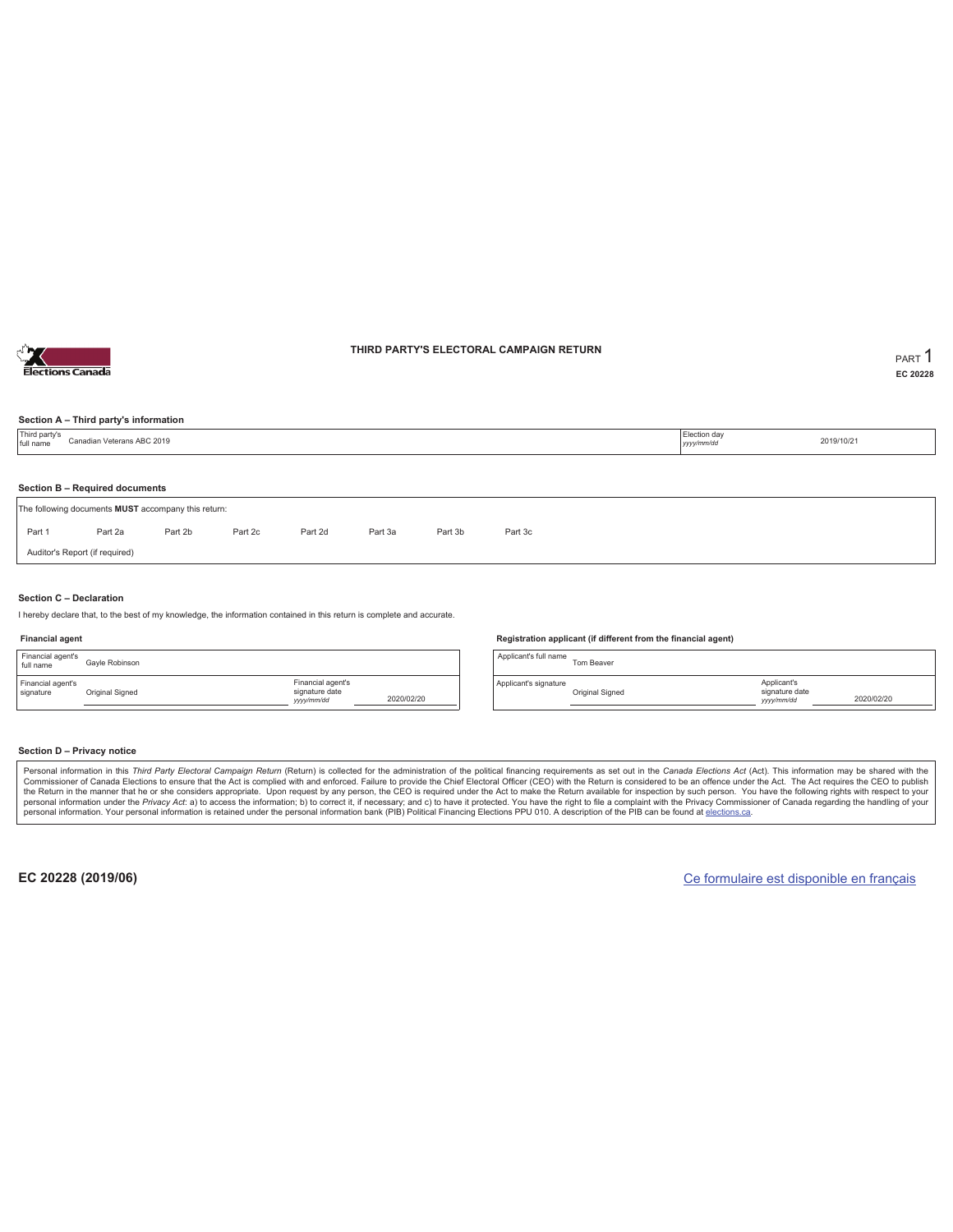

### **THIRD PARTY'S ELECTORAL CAMPAIGN RETURN Statement of monetary contributions received** PART 2a

**EC 20228**

| No.                                                                            | Full name                                                                         | <b>Street</b><br>no. | <b>Street</b> | Apt. | City      | Prov./<br>Terr. | Postal<br>code | Date<br>received<br>vyyy/mm/dd                         | Individual | Business /<br>Commercial<br>organization | Government | <b>Trade union</b> | Corporation<br>without share<br>capital | Unincorporated<br>organization or<br>association |
|--------------------------------------------------------------------------------|-----------------------------------------------------------------------------------|----------------------|---------------|------|-----------|-----------------|----------------|--------------------------------------------------------|------------|------------------------------------------|------------|--------------------|-----------------------------------------|--------------------------------------------------|
|                                                                                |                                                                                   |                      |               |      |           |                 |                |                                                        | \$         | s                                        | \$         | s                  | \$                                      | s                                                |
|                                                                                | Charles Coffery                                                                   |                      |               |      | Toronto   | ON              | M2P 1C4        | 2019/10/05                                             | 300.00     |                                          |            |                    |                                         |                                                  |
|                                                                                | 2 Bob Williams                                                                    |                      |               |      | Toronto   | ON              | M4W 3Y2        | 2019/10/09                                             | 300.00     |                                          |            |                    |                                         |                                                  |
|                                                                                | 3 Vicky Husband                                                                   |                      |               |      | Victoria  | <b>BC</b>       | <b>V9E 2A3</b> | 2019/10/09                                             | 5,000.00   |                                          |            |                    |                                         |                                                  |
| $\overline{4}$                                                                 | Sheena Lambert                                                                    |                      |               |      | Vancouver | <b>BC</b>       | V6J 4Y6        | 2019/10/12                                             | 250.00     |                                          |            |                    |                                         |                                                  |
|                                                                                | <b>V9P 1S9</b><br>2019/10/12<br>5 Roy Alexander<br>BC<br>Parksville               |                      |               |      |           |                 | 500.00         |                                                        |            |                                          |            |                    |                                         |                                                  |
|                                                                                | 6 Ed Levy                                                                         |                      |               |      | Vancouver | <b>BC</b>       | <b>V8G 1B3</b> | 2019/10/12                                             | 250.00     |                                          |            |                    |                                         |                                                  |
| $\overline{7}$                                                                 | Michael Magee<br><b>BC</b><br><b>V5Z 2A7</b><br>2019/10/14<br>Vancouver           |                      |               |      |           |                 | 250.00         |                                                        |            |                                          |            |                    |                                         |                                                  |
|                                                                                | 8 Shauna Sylvestor<br><b>BC</b><br><b>V6G 1E3</b><br>2019/10/17<br>Vancouver      |                      |               |      |           | 400.00          |                |                                                        |            |                                          |            |                    |                                         |                                                  |
| 9                                                                              | <b>BC</b><br>Asha Fraser<br>V6J 1H4<br>2019/10/15<br>Vancouver                    |                      |               |      | 500.00    |                 |                |                                                        |            |                                          |            |                    |                                         |                                                  |
|                                                                                | 10 Ravi Sindhoo                                                                   |                      |               |      | Vancouver | <b>BC</b>       | V6J 1H4        | 2019/10/15                                             | 500.00     |                                          |            |                    |                                         |                                                  |
|                                                                                |                                                                                   |                      |               |      |           |                 |                |                                                        |            |                                          |            |                    |                                         |                                                  |
|                                                                                |                                                                                   |                      |               |      |           |                 |                |                                                        |            |                                          |            |                    |                                         |                                                  |
|                                                                                |                                                                                   |                      |               |      |           |                 |                |                                                        |            |                                          |            |                    |                                         |                                                  |
|                                                                                |                                                                                   |                      |               |      |           |                 |                |                                                        |            |                                          |            |                    |                                         |                                                  |
|                                                                                |                                                                                   |                      |               |      |           |                 |                | Totals carried forward from previous page \$           |            |                                          |            |                    |                                         |                                                  |
| Total amount of monetary contributions by contributors who gave over \$200 (A) |                                                                                   |                      |               |      |           | 8,250.00        |                |                                                        |            |                                          |            |                    |                                         |                                                  |
|                                                                                | Number of contributors who gave over \$200                                        |                      |               |      |           |                 |                | 10                                                     |            |                                          |            |                    |                                         |                                                  |
|                                                                                | Total amount of monetary contributions by contributors who gave \$200 or less (B) |                      |               |      |           |                 |                |                                                        | 2,533.00   |                                          |            |                    |                                         |                                                  |
|                                                                                | Number of contributors who gave \$200 or less                                     |                      |               |      |           |                 |                |                                                        | 32         |                                          |            |                    |                                         |                                                  |
|                                                                                |                                                                                   |                      |               |      |           |                 |                | Total amount of all monetary contributions (A+B)       | 10,783.00  |                                          |            |                    |                                         |                                                  |
|                                                                                |                                                                                   |                      |               |      |           |                 |                | Number of contributors who gave monetary contributions | 42         |                                          |            |                    |                                         |                                                  |

| Third<br>and the continue of<br>Election day<br>2019/10/2<br>2019<br>0.000<br>---<br><b>barty</b><br>yyyy/mm/dd |
|-----------------------------------------------------------------------------------------------------------------|
|-----------------------------------------------------------------------------------------------------------------|

*Page* 1 of 1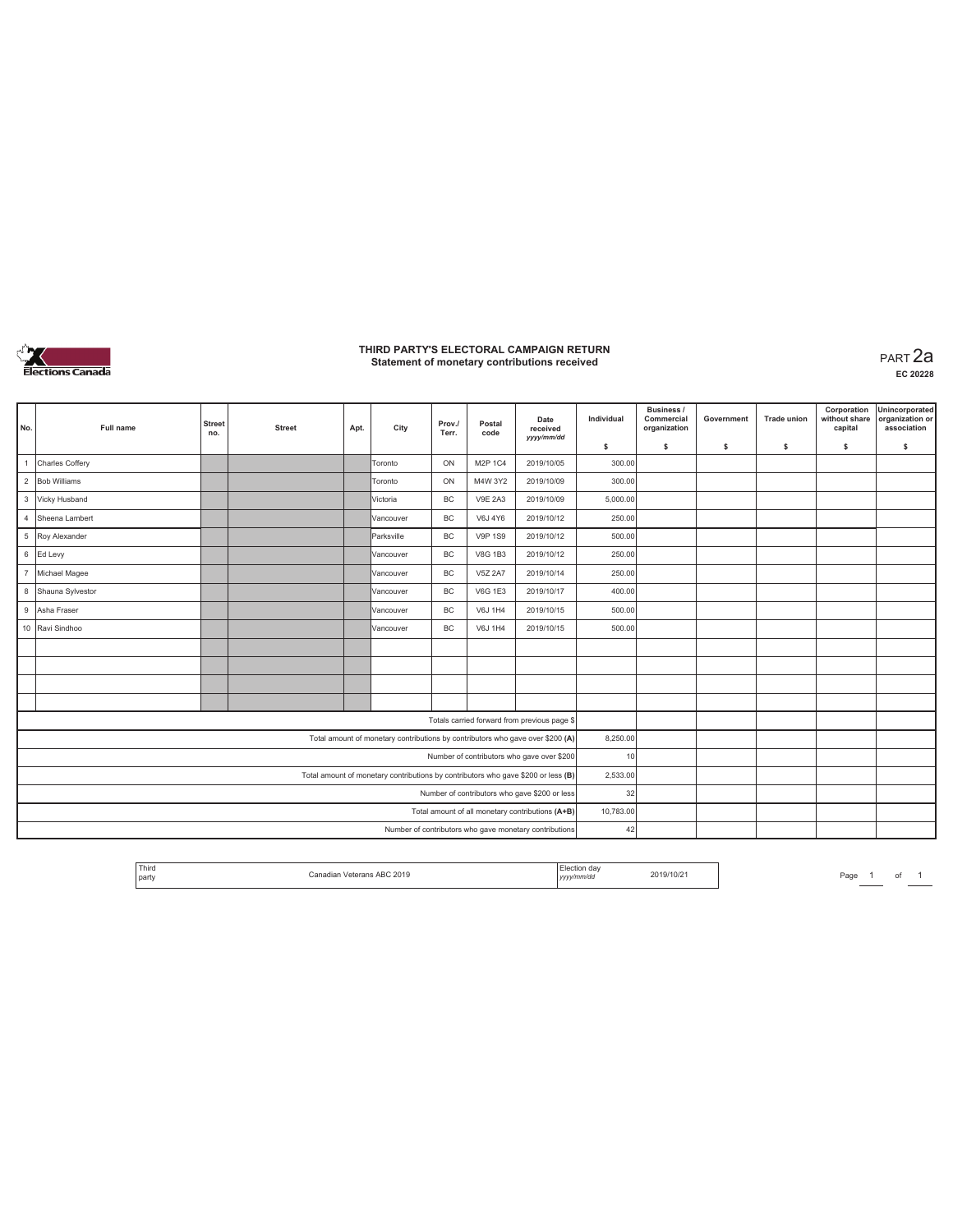

# **THIRD PARTY'S ELECTORAL CAMPAIGN RETURN Statement of non-monetary contributions received** PART 2b

**EC 20228**

| No. | Full name                                                                             | <b>Street</b><br>no. | <b>Street</b> | Apt. | City | Prov./<br>Terr. | Postal<br>code | Date<br>received<br>yyyy/mm/dd                                                     | Individual | <b>Business /</b><br>Commercial<br>organization | Government | <b>Trade union</b> | Corporation<br>without share<br>capital | Unincorporated<br>organization or<br>association |
|-----|---------------------------------------------------------------------------------------|----------------------|---------------|------|------|-----------------|----------------|------------------------------------------------------------------------------------|------------|-------------------------------------------------|------------|--------------------|-----------------------------------------|--------------------------------------------------|
|     |                                                                                       |                      |               |      |      |                 |                |                                                                                    | \$         | $\mathbb S$                                     | \$.        | \$                 | \$                                      | \$                                               |
|     |                                                                                       |                      |               |      |      |                 |                |                                                                                    |            |                                                 |            |                    |                                         |                                                  |
|     |                                                                                       |                      |               |      |      |                 |                |                                                                                    |            |                                                 |            |                    |                                         |                                                  |
|     |                                                                                       |                      |               |      |      |                 |                |                                                                                    |            |                                                 |            |                    |                                         |                                                  |
|     |                                                                                       |                      |               |      |      |                 |                |                                                                                    |            |                                                 |            |                    |                                         |                                                  |
|     |                                                                                       |                      |               |      |      |                 |                |                                                                                    |            |                                                 |            |                    |                                         |                                                  |
|     |                                                                                       |                      |               |      |      |                 |                |                                                                                    |            |                                                 |            |                    |                                         |                                                  |
|     |                                                                                       |                      |               |      |      |                 |                |                                                                                    |            |                                                 |            |                    |                                         |                                                  |
|     |                                                                                       |                      |               |      |      |                 |                |                                                                                    |            |                                                 |            |                    |                                         |                                                  |
|     |                                                                                       |                      |               |      |      |                 |                |                                                                                    |            |                                                 |            |                    |                                         |                                                  |
|     |                                                                                       |                      |               |      |      |                 |                |                                                                                    |            |                                                 |            |                    |                                         |                                                  |
|     |                                                                                       |                      |               |      |      |                 |                |                                                                                    |            |                                                 |            |                    |                                         |                                                  |
|     |                                                                                       |                      |               |      |      |                 |                |                                                                                    |            |                                                 |            |                    |                                         |                                                  |
|     |                                                                                       |                      |               |      |      |                 |                |                                                                                    |            |                                                 |            |                    |                                         |                                                  |
|     |                                                                                       |                      |               |      |      |                 |                |                                                                                    |            |                                                 |            |                    |                                         |                                                  |
|     |                                                                                       |                      |               |      |      |                 |                | Totals carried forward from previous page \$                                       |            |                                                 |            |                    |                                         |                                                  |
|     |                                                                                       |                      |               |      |      |                 |                | Total amount of non-monetary contributions by contributors who gave over \$200 (A) |            |                                                 |            |                    |                                         |                                                  |
|     | Number of contributors who gave over \$200                                            |                      |               |      |      |                 |                |                                                                                    |            |                                                 |            |                    |                                         |                                                  |
|     | Total amount of non-monetary contributions by contributors who gave \$200 or less (B) |                      |               |      |      |                 |                |                                                                                    |            |                                                 |            |                    |                                         |                                                  |
|     | Number of contributors who gave \$200 or less                                         |                      |               |      |      |                 |                |                                                                                    |            |                                                 |            |                    |                                         |                                                  |
|     |                                                                                       |                      |               |      |      |                 |                | Total amount of all non-monetary contributions (A+B)                               |            |                                                 |            |                    |                                         |                                                  |
|     |                                                                                       |                      |               |      |      |                 |                | Number of contributors who gave non-monetary contributions                         |            |                                                 |            |                    |                                         |                                                  |

| Third<br>the control of the con- | s ABC 2019<br>Panadian <i>Watarana</i> | ua<br>LICUULI       | 2019/10/21 | Page |  |  |
|----------------------------------|----------------------------------------|---------------------|------------|------|--|--|
| party                            |                                        | <i>annu</i><br>yyyy |            |      |  |  |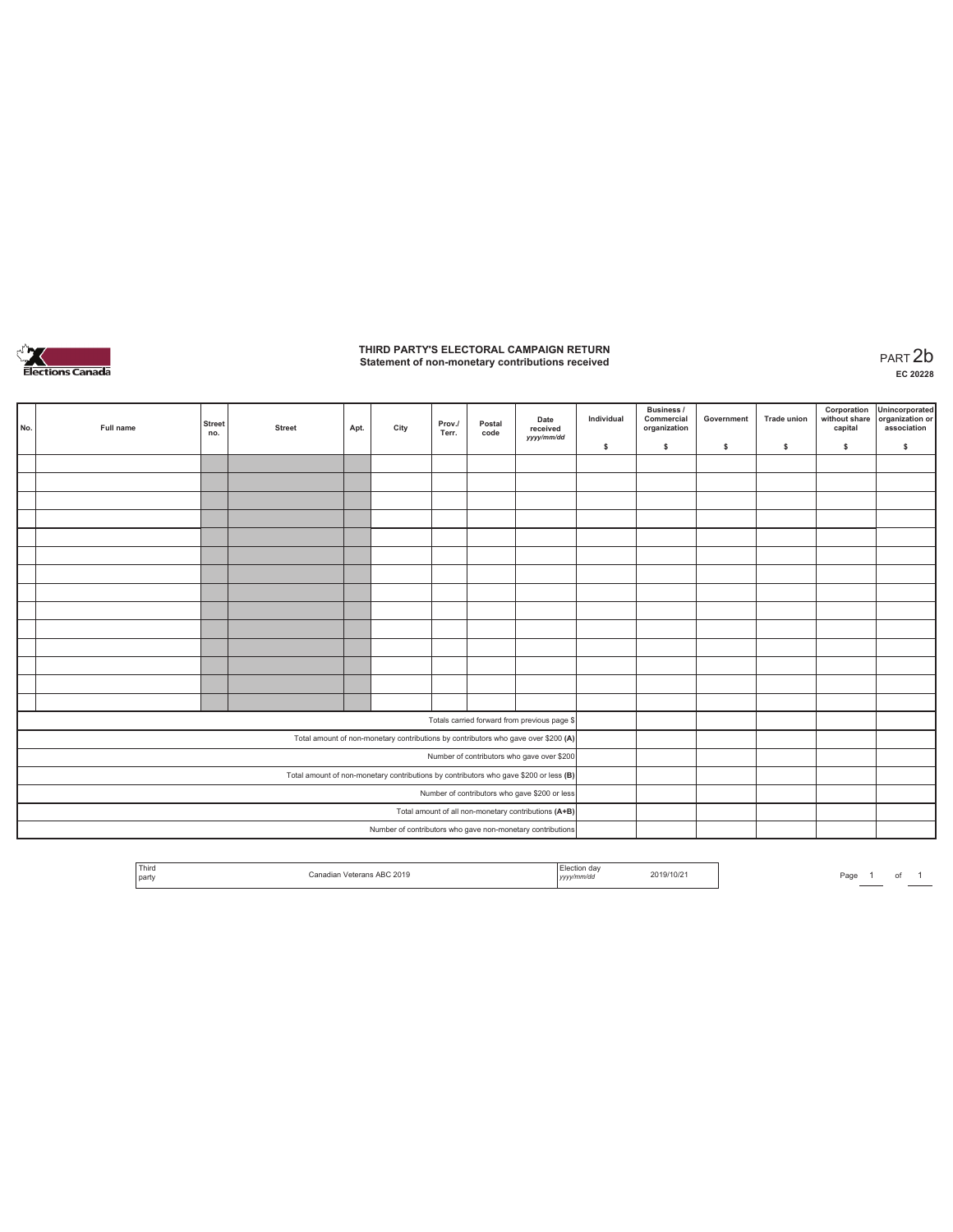

## **THIRD PARTY'S ELECTORAL CAMPAIGN RETURN Statement of operating loans received** PART 2c

**EC 20228**

|  | No.                                                             | Full name | <b>Street</b><br>no. | <b>Street</b> | Apt. | City | Prov./<br>Terr. | Postal<br>code | Date<br>received<br>yyyy/mm/dd               | Individual | <b>Business /</b><br>Commercial<br>organization | Government | Trade union | Corporation<br>without share<br>capital | Unincorporated<br>organization or<br>association |
|--|-----------------------------------------------------------------|-----------|----------------------|---------------|------|------|-----------------|----------------|----------------------------------------------|------------|-------------------------------------------------|------------|-------------|-----------------------------------------|--------------------------------------------------|
|  |                                                                 |           |                      |               |      |      |                 |                |                                              | \$         | $\mathbb{S}$                                    | s          | s           | \$                                      | $\mathbb S$                                      |
|  |                                                                 |           |                      |               |      |      |                 |                |                                              |            |                                                 |            |             |                                         |                                                  |
|  |                                                                 |           |                      |               |      |      |                 |                |                                              |            |                                                 |            |             |                                         |                                                  |
|  |                                                                 |           |                      |               |      |      |                 |                |                                              |            |                                                 |            |             |                                         |                                                  |
|  |                                                                 |           |                      |               |      |      |                 |                |                                              |            |                                                 |            |             |                                         |                                                  |
|  |                                                                 |           |                      |               |      |      |                 |                |                                              |            |                                                 |            |             |                                         |                                                  |
|  |                                                                 |           |                      |               |      |      |                 |                |                                              |            |                                                 |            |             |                                         |                                                  |
|  |                                                                 |           |                      |               |      |      |                 |                |                                              |            |                                                 |            |             |                                         |                                                  |
|  |                                                                 |           |                      |               |      |      |                 |                |                                              |            |                                                 |            |             |                                         |                                                  |
|  |                                                                 |           |                      |               |      |      |                 |                |                                              |            |                                                 |            |             |                                         |                                                  |
|  |                                                                 |           |                      |               |      |      |                 |                |                                              |            |                                                 |            |             |                                         |                                                  |
|  |                                                                 |           |                      |               |      |      |                 |                |                                              |            |                                                 |            |             |                                         |                                                  |
|  |                                                                 |           |                      |               |      |      |                 |                |                                              |            |                                                 |            |             |                                         |                                                  |
|  |                                                                 |           |                      |               |      |      |                 |                |                                              |            |                                                 |            |             |                                         |                                                  |
|  |                                                                 |           |                      |               |      |      |                 |                |                                              |            |                                                 |            |             |                                         |                                                  |
|  |                                                                 |           |                      |               |      |      |                 |                | Totals carried forward from previous page \$ |            |                                                 |            |             |                                         |                                                  |
|  | Total amount of loans by lenders who provided over \$200 (A)    |           |                      |               |      |      |                 |                |                                              |            |                                                 |            |             |                                         |                                                  |
|  | Number of lenders who provided over \$200                       |           |                      |               |      |      |                 |                |                                              |            |                                                 |            |             |                                         |                                                  |
|  | Total amount of loans by lenders who provided \$200 or less (B) |           |                      |               |      |      |                 |                |                                              |            |                                                 |            |             |                                         |                                                  |
|  | Number of lenders who provided \$200 or less                    |           |                      |               |      |      |                 |                |                                              |            |                                                 |            |             |                                         |                                                  |
|  |                                                                 |           |                      |               |      |      |                 |                | Total amount of all loans (A+B)              |            |                                                 |            |             |                                         |                                                  |
|  |                                                                 |           |                      |               |      |      |                 |                | Number of all lenders who provided loans     |            |                                                 |            |             |                                         |                                                  |

| ' Third                                      | Veterans ABC 2019<br>`onodic | . Election dav | 2019/10/21 |
|----------------------------------------------|------------------------------|----------------|------------|
| and the control of the control of<br>l party | нашаг                        | yyyy/mm/dd     |            |
|                                              |                              |                |            |

Page  $1$  of  $1$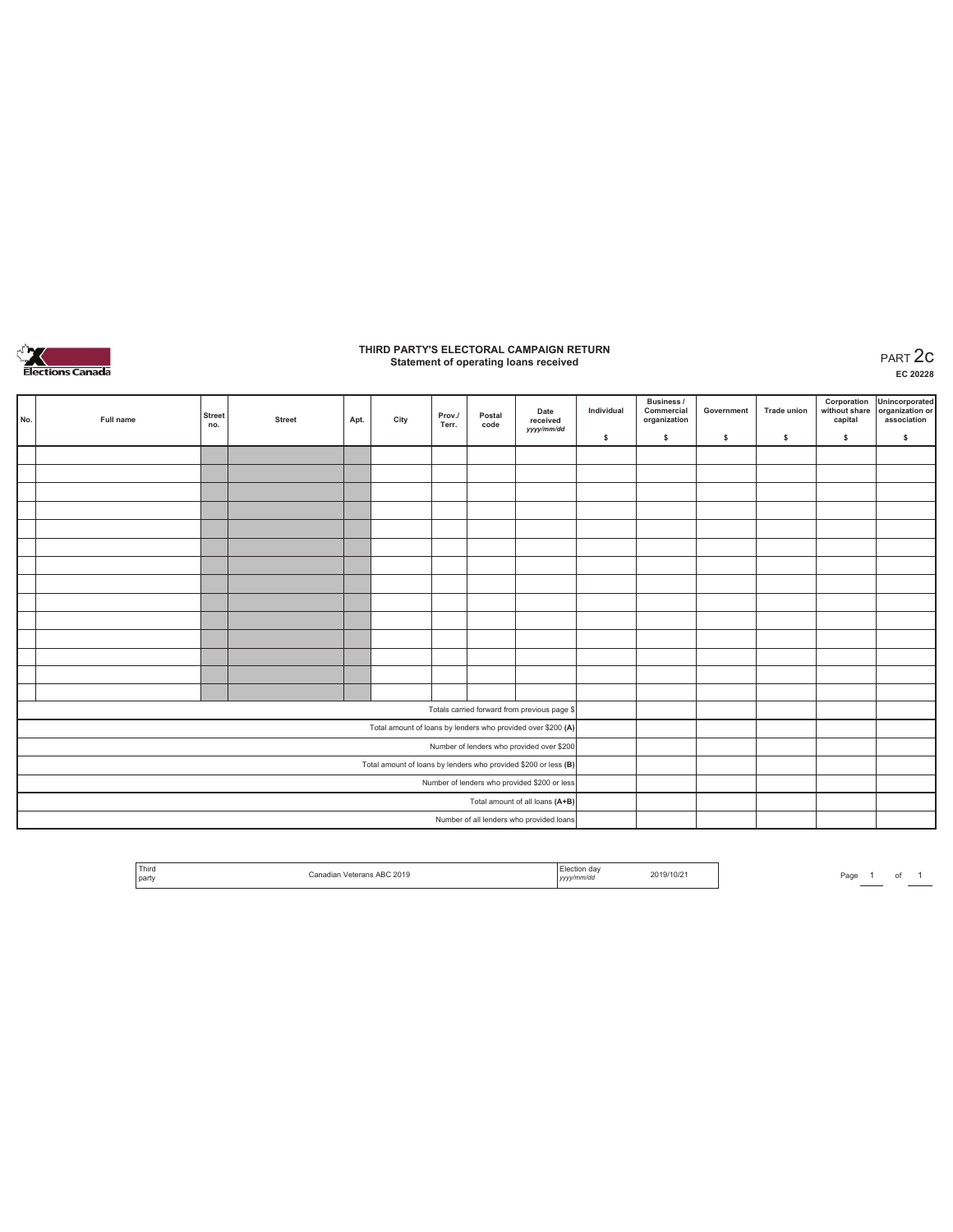

### **THIRD PARTY'S ELECTORAL CAMPAIGN RETURN Summary of inflows** PART 2d

**EC 20228**

| No.   | Type of contributor / lender                 | Monetary<br>contributions<br>(Part 2a) | Non-monetary<br>contributions<br>(Part 2b) | Loans<br>(Part 2c) | Total     | Number of<br>contributors and<br>lenders |
|-------|----------------------------------------------|----------------------------------------|--------------------------------------------|--------------------|-----------|------------------------------------------|
|       |                                              | \$                                     | \$                                         | \$                 | \$        |                                          |
| 1.    | Individuals                                  | 10,783.00                              |                                            |                    | 10,783.00 | 42                                       |
| 2.    | Businesses / Commercial organizations        |                                        |                                            |                    |           |                                          |
| 3.    | Governments                                  |                                        |                                            |                    |           |                                          |
| 4.    | Trade unions                                 |                                        |                                            |                    |           |                                          |
| 5.    | Corporations without share capital           |                                        |                                            |                    |           |                                          |
| 6.    | Unincorporated organizations or associations |                                        |                                            |                    |           |                                          |
| 7.    | Total (items 1 to 6)                         | 10,783.00                              |                                            |                    | 10,783.00 |                                          |
| Total |                                              |                                        |                                            |                    |           |                                          |
| 8.    | Amount of third party's resources used       |                                        |                                            |                    |           |                                          |
| 9.    | Grand total (items 7 and 8)                  | 10,783.00                              |                                            |                    |           |                                          |

| <sup>1</sup> Third | Veterans ABC 2019 | Flection day | 2019/10/2 |
|--------------------|-------------------|--------------|-----------|
| l party            | Canadian          | yyyy/mm/dd   |           |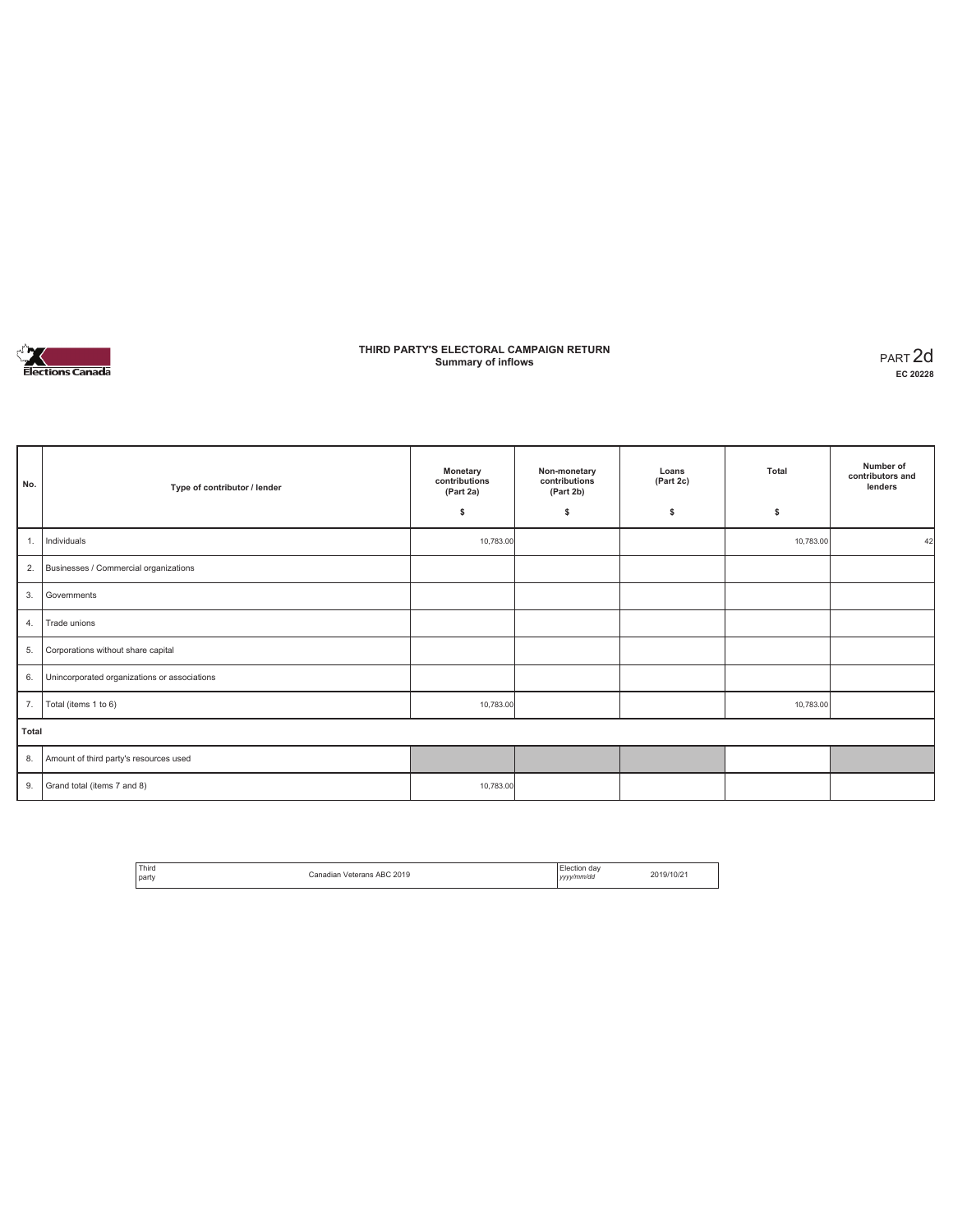

#### **THIRD PARTY'S ELECTORAL CAMPAIGN RETURN Statement of expenses incurred for regulated activities that take place during the pre-election period**  *(Only applicable to a fixed-date general election)*

PART 3a **EC 20228**

For a list of expense types, expense categories and expense subcategories, refer to Annex II in the Instructions.

| No. | Date<br>incurred<br>yyyy/mm/dd | ED Code<br>(if applicable) | Supplier | <b>Expense type</b> | Expense<br>category | Expense<br>subcategory | Starting date<br>of activity,<br>advertisement<br>advertisement<br>dvertisement<br>or survey<br>yyyy/mm/dd | or survey<br>yyyy/mm/dd | Place of activity or<br>advertisement        | <b>Expense amount</b><br>\$ |  |
|-----|--------------------------------|----------------------------|----------|---------------------|---------------------|------------------------|------------------------------------------------------------------------------------------------------------|-------------------------|----------------------------------------------|-----------------------------|--|
|     |                                |                            |          |                     |                     |                        |                                                                                                            |                         |                                              |                             |  |
|     |                                |                            |          |                     |                     |                        |                                                                                                            |                         |                                              |                             |  |
|     |                                |                            |          |                     |                     |                        |                                                                                                            |                         |                                              |                             |  |
|     |                                |                            |          |                     |                     |                        |                                                                                                            |                         |                                              |                             |  |
|     |                                |                            |          |                     |                     |                        |                                                                                                            |                         |                                              |                             |  |
|     |                                |                            |          |                     |                     |                        |                                                                                                            |                         |                                              |                             |  |
|     |                                |                            |          |                     |                     |                        |                                                                                                            |                         |                                              |                             |  |
|     |                                |                            |          |                     |                     |                        |                                                                                                            |                         |                                              |                             |  |
|     |                                |                            |          |                     |                     |                        |                                                                                                            |                         |                                              |                             |  |
|     |                                |                            |          |                     |                     |                        |                                                                                                            |                         |                                              |                             |  |
|     |                                |                            |          |                     |                     |                        |                                                                                                            |                         |                                              |                             |  |
|     |                                |                            |          |                     |                     |                        |                                                                                                            |                         |                                              |                             |  |
|     |                                |                            |          |                     |                     |                        |                                                                                                            |                         |                                              |                             |  |
|     |                                |                            |          |                     |                     |                        |                                                                                                            |                         |                                              |                             |  |
|     |                                |                            |          |                     |                     |                        |                                                                                                            |                         |                                              |                             |  |
|     |                                |                            |          |                     |                     |                        |                                                                                                            |                         |                                              |                             |  |
|     |                                |                            |          |                     |                     |                        |                                                                                                            |                         |                                              |                             |  |
|     |                                |                            |          |                     |                     |                        |                                                                                                            |                         | Totals carried forward from previous page \$ |                             |  |
|     |                                |                            |          |                     |                     |                        |                                                                                                            |                         | Total \$                                     |                             |  |

| Third<br>party | : AR(<br>C 2019<br>. | dav<br>v/mm/da<br>,,,, | 19/10/2 |
|----------------|----------------------|------------------------|---------|
|                |                      |                        |         |

Page  $\frac{1}{\phantom{1}}$  of  $\frac{1}{\phantom{1}}$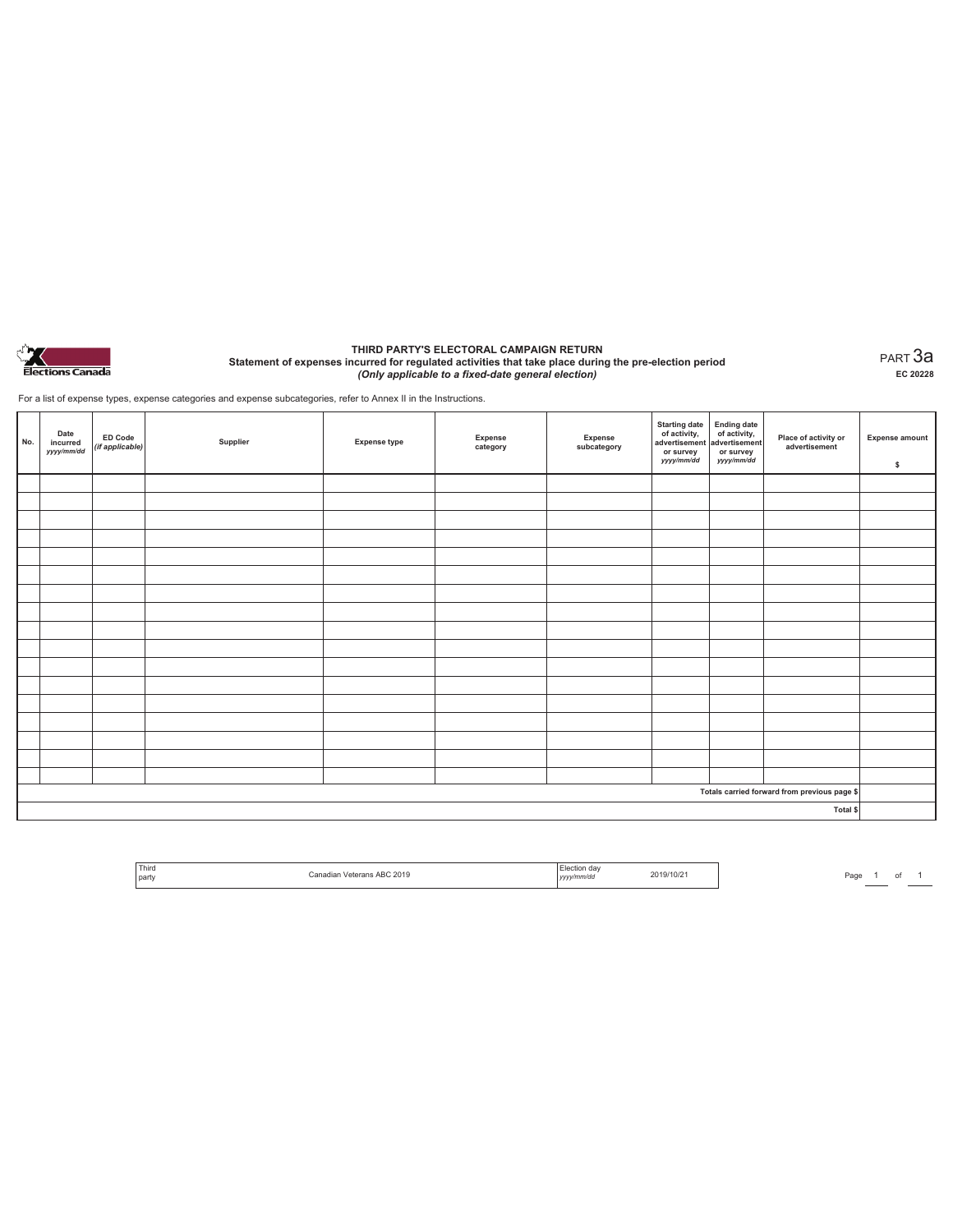

# **THIRD PARTY'S ELECTORAL CAMPAIGN RETURN Statement of expenses incurred for regulated activities that take place during the election period** PART 3b

**EC 20228**

For a list of expense types, expense categories and expense subcategories, refer to Annex II in the Instructions.

| No.            | Date<br>incurred<br>yyyy/mm/dd | ED Code<br>(if applicable) | Supplier              | <b>Expense type</b>         | <b>Expense</b><br>category   | <b>Expense</b><br>subcategory | <b>Starting date</b><br>of activity,<br>advertisement<br>or survey<br>yyyy/mm/dd | <b>Ending date</b><br>of activity,<br>advertisement<br>or survey<br>yyyy/mm/dd | Place of activity or<br>advertisement        | <b>Expense amount</b><br>\$ |
|----------------|--------------------------------|----------------------------|-----------------------|-----------------------------|------------------------------|-------------------------------|----------------------------------------------------------------------------------|--------------------------------------------------------------------------------|----------------------------------------------|-----------------------------|
|                | 2019/09/26                     |                            | Napoletana Pizza      | Partisan activity           | Other                        | Meals & entertainment         |                                                                                  |                                                                                |                                              | 26.00                       |
| $\overline{2}$ | 2019/10/01                     |                            | Vertical Response     | Election Advertising        | Advertising                  | Mailouts                      | 2019/10/04                                                                       | 2019/10/04                                                                     | Email                                        | 6.44                        |
| 3              | 2019/10/04                     |                            | Nationbuilder         | Partisan Activity           | Office                       | Website Hosting               |                                                                                  |                                                                                |                                              | 117.28                      |
| $\overline{4}$ | 2019/10/09                     |                            | Nationbuilder         | Partisan Activity           | Other                        | <b>Transaction fees</b>       |                                                                                  |                                                                                |                                              | 0.59                        |
| 5              | 2019/10/11                     |                            | Nationbuilder         | Partisan Activity           | Other                        | <b>Transaction fees</b>       |                                                                                  |                                                                                |                                              | 11.35                       |
| 6              | 2019/10/12                     |                            | Nationbuilder         | Partisan Activity           | Other                        | <b>Transaction fees</b>       |                                                                                  |                                                                                |                                              | 35.91                       |
| $\overline{7}$ | 2019/10/15                     |                            | Nationbuilder         | Partisan Activity           | Other                        | <b>Transaction fees</b>       |                                                                                  |                                                                                |                                              | 4.55                        |
| 8              | 2019/10/15                     |                            | Canadian Veterans     | Partisan Activity           | Other                        | <b>Testing Website</b>        |                                                                                  |                                                                                |                                              | 5.00                        |
| 9              | 2019/10/15                     | 59-037                     | Black Press Group Ltd | <b>Election Advertising</b> | Advertising                  | Placement costs               | 2019/10/15                                                                       | 2019/10/18                                                                     | <b>Black Press Newspapers</b>                | 245.96                      |
| 10             | 2019/10/15                     | 59-037                     | Black Press Group Ltd | Election Advertising        | Advertising                  | Placement costs               | 2019/10/16                                                                       | 2019/10/18                                                                     | <b>Black Press Newspapers</b>                | 81.90                       |
| 11             | 2019/10/15                     | 59-018                     | Black Press Group Ltd | <b>Election Advertising</b> | Advertising                  | Placement costs               | 2019/10/17                                                                       | 2019/10/19                                                                     | <b>Black Press Newspapers</b>                | 662.29                      |
| 12             | 2019/10/15                     | 59-009                     | Black Press Group Ltd | <b>Election Advertising</b> | Advertising                  | Placement costs               | 2019/10/17                                                                       | 2019/10/19                                                                     | <b>Black Press Newspapers</b>                | 611.60                      |
| 13             | 2019/10/16                     |                            | Eric Shinn            | Partisan Activity           | Salaries, wages & Consulting | Consulting                    |                                                                                  |                                                                                |                                              | 1.200.00                    |
| 14             | 2019/10/16                     |                            | Vancity               | Partisan Activity           | Other                        | Bank Fees                     |                                                                                  |                                                                                |                                              | 0.90                        |
| 15             | 2019/10/16                     | 59-018                     | Gabriola Sounder      | Election Advertising        | Advertising                  | Placement costs               | 2019/10/16                                                                       | 2019/10/19                                                                     | Gabriola Sounder News                        | 84.00                       |
| 16             | 2019/10/19                     |                            | Eric Shinn            | Partisan Activity           | Salaries, wages & Consulting | Consulting                    |                                                                                  |                                                                                |                                              | 600.00                      |
| 17             | 2019/10/19                     |                            | Vancity               | Partisan activity           | Other                        | Bank Fees                     |                                                                                  |                                                                                |                                              | 0.90                        |
|                |                                |                            |                       |                             |                              |                               |                                                                                  |                                                                                | Totals carried forward from previous page \$ |                             |
|                |                                |                            |                       |                             |                              |                               |                                                                                  |                                                                                | Total \$                                     | 3.694.67                    |

| <sup>1</sup> Third |                            | Election dav       |           |
|--------------------|----------------------------|--------------------|-----------|
| l party            | Canadian Veterans ABC 2019 | vvvv/mm/dd<br>,,,, | 2019/10/2 |

Page  $1$  of  $2$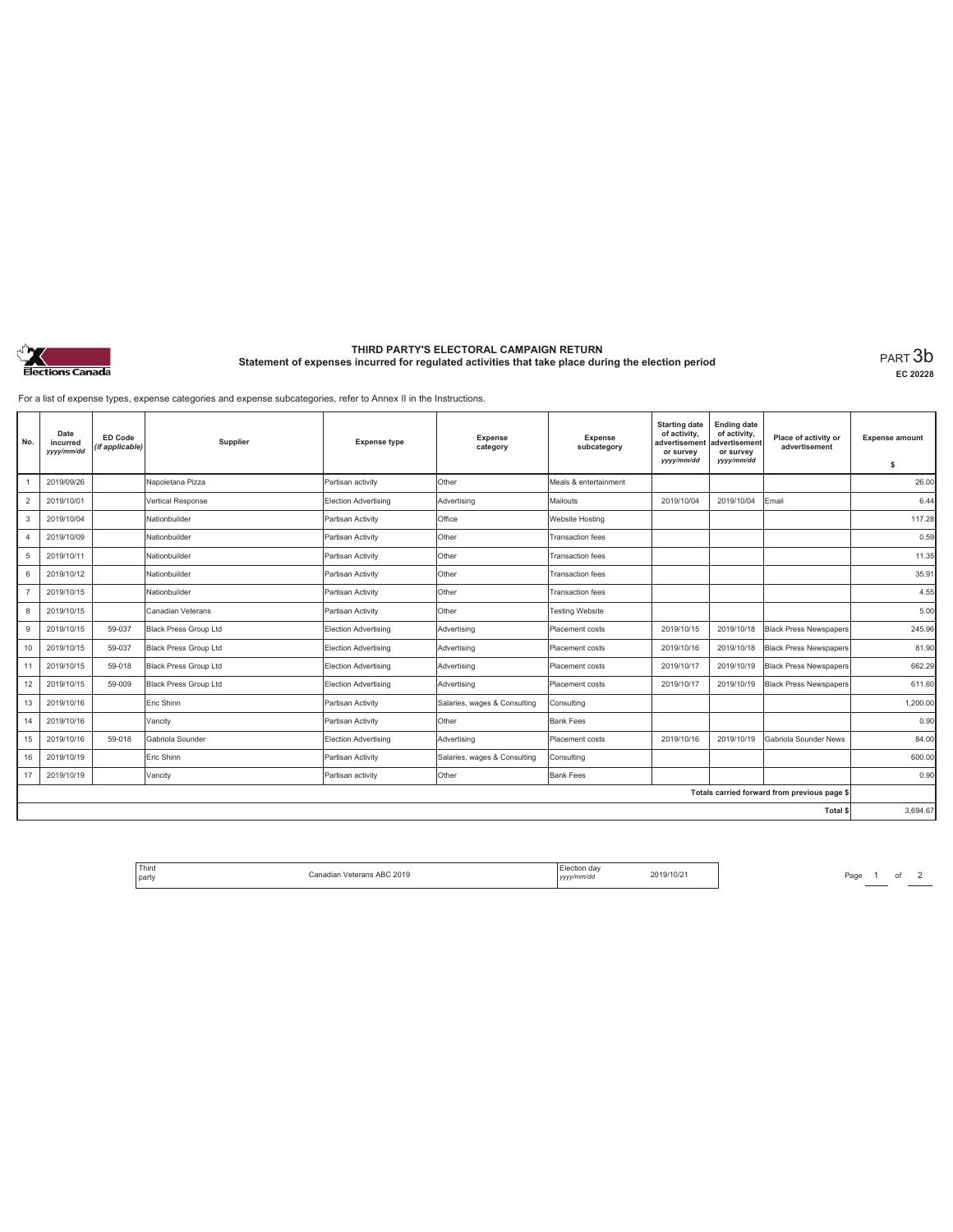

# **THIRD PARTY'S ELECTORAL CAMPAIGN RETURN Statement of expenses incurred for regulated activities that take place during the election period** PART 3b

**EC 20228**

For a list of expense types, expense categories and expense subcategories, refer to Annex II in the Instructions.

| No. | Date<br>incurred<br>yyyy/mm/dd | ED Code<br>(if applicable) | Supplier               | <b>Expense type</b>         | <b>Expense</b><br>category   | <b>Expense</b><br>subcategory | <b>Starting date</b><br>of activity,<br>advertisement<br>or survey<br>yyyy/mm/dd | <b>Ending date</b><br>of activity,<br>advertisement<br>or survey<br>yyyy/mm/dd | Place of activity or<br>advertisement        | <b>Expense amount</b><br>\$ |
|-----|--------------------------------|----------------------------|------------------------|-----------------------------|------------------------------|-------------------------------|----------------------------------------------------------------------------------|--------------------------------------------------------------------------------|----------------------------------------------|-----------------------------|
|     | 2019/10/17                     |                            | <b>Times Colonist</b>  |                             |                              |                               | 2019/10/16                                                                       |                                                                                |                                              | 869.36                      |
| 18  |                                | 59-041                     |                        | <b>Election Advertising</b> | Advertising                  | Placement costs               |                                                                                  | 2019/10/18                                                                     | <b>Times Colonist</b>                        |                             |
| 19  | 2019/10/17                     | 59-037                     | Peak                   | Election Advertising        | Advertising                  | Placement costs               | 2019/10/18                                                                       | 2019/10/18                                                                     | Powell River Peak                            | 194.25                      |
| 20  | 2019/10/18                     |                            | Vancity                | Partisan Activity           | Office                       | <b>Bank Fees</b>              |                                                                                  |                                                                                |                                              | 0.90                        |
| 21  | 2019/10/17                     |                            | Nationbuilder          | Partisan Activity           | Other                        | Transaction fees              |                                                                                  |                                                                                |                                              | 169.97                      |
| 22  | 2019/10/18                     |                            | Host Papa              | Partisan Activity           | Office                       | Website Hosting               |                                                                                  |                                                                                |                                              | 36.69                       |
| 23  | 2019/10/18                     |                            | Nationbuilder          | Partisan Activity           | Other                        | Transaction fees              |                                                                                  |                                                                                |                                              | 64.90                       |
| 24  | 2019/10/18                     | 59-018                     | <b>Island Radio</b>    | Election Advertising        | Advertising                  | Placement costs               | 2019/10/18                                                                       | 2019/10/18                                                                     | Island Radio Nanaimo                         | 645.75                      |
| 25  | 2019/10/18                     | 47-003                     | Missinipi Broadcasting | Election Advertising        | Advertising                  | Placement costs               | 2019/10/19                                                                       | 2019/10/20                                                                     | CJLR FM                                      | 352.80                      |
| 26  | 2019/10/18                     | 59-015                     | Kootenav Radio         | Election Advertising        | Advertising                  | Placement costs               | 2019/10/19                                                                       | 2019/10/20                                                                     | Kootenay Coop Radio 9                        | 264.60                      |
| 27  | 2019/10/18                     |                            | Emma Griggs            | Partisan Activity           | Salaries, wages & consulting | Consultina                    |                                                                                  |                                                                                |                                              | 258.75                      |
| 28  | 2019/10/18                     |                            | Nationbuilder          | Partisan Activity           | Other                        | Transaction fees              |                                                                                  |                                                                                |                                              | 7.55                        |
| 29  | 2019/10/20                     |                            | Greens Market          | Partisan Activity           | Other                        | Meals & Entertainment         |                                                                                  |                                                                                |                                              | 12.65                       |
| 30  | 2019/10/19                     |                            | Vertical Response      | Election Advertising        | Advertising                  | Mail outs                     | 2019/10/18                                                                       | 2019/10/18                                                                     | Email                                        | 6.84                        |
| 31  | 2019/10/21                     |                            | Twitter                | Election Advertising        | Advertising                  | Social Media                  | 2019/10/18                                                                       | 2019/10/18                                                                     | Twitter                                      | 203.64                      |
| 32  | 2019/10/22                     | 48-014                     | Corus Radio- Corporate | Election Advertising        | Advertising                  | Placement costs               | 2019/10/19                                                                       | 2019/10/20                                                                     | CHQT-AM                                      | 582.75                      |
| 33  | 2019/10/22                     |                            | Twitter                | Election Advertising        | Advertising                  | Social Media                  | 2019/10/18                                                                       | 2019/10/20                                                                     | Twitter                                      | 206.66                      |
| 34  | 2019/10/21                     |                            | Eric Shinn             | Partisan activity           | Salaries, wages & consulting | Consulting                    |                                                                                  |                                                                                |                                              | 1.800.00                    |
|     |                                |                            |                        |                             |                              |                               |                                                                                  |                                                                                | Totals carried forward from previous page \$ | 3,694.67                    |
|     |                                |                            |                        |                             |                              |                               |                                                                                  |                                                                                | <b>Total \$</b>                              | 9.372.73                    |

| ' Third<br>.<br>  party | Canadian Veterans ABC 2019 | lection dav:<br>.<br>vvvv/mm/dd | 2019/10/21 |
|-------------------------|----------------------------|---------------------------------|------------|
|-------------------------|----------------------------|---------------------------------|------------|

Page  $2$  of  $2$